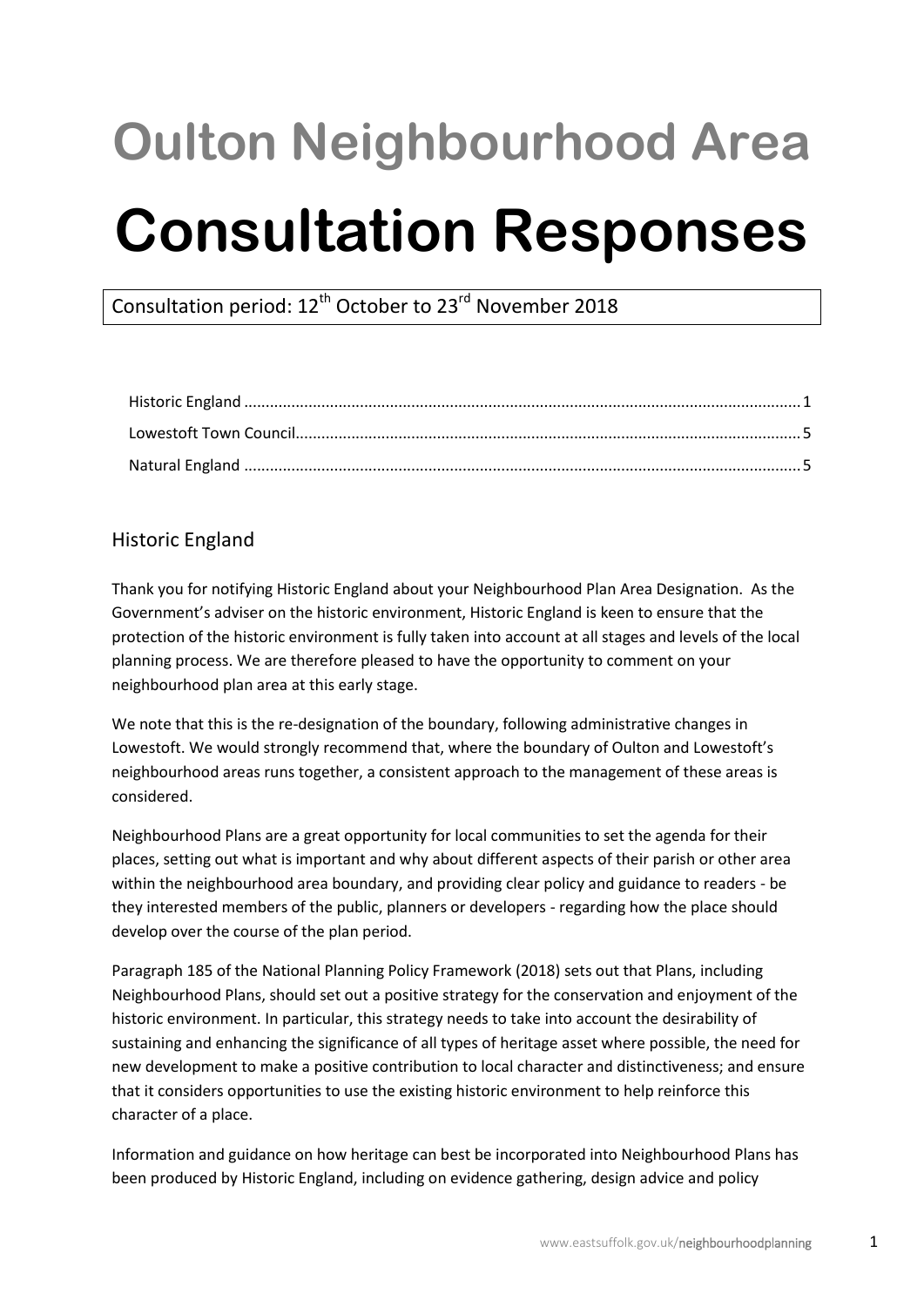writing. Our webpage contains links to a number of other documents which your forum might find useful. These can help you to identify what it is about your area which makes it distinctive, and how you might go about ensuring that the character of the area is protected or improved through appropriate policy wording and a robust evidence base. This can be found here: https://historicengland.org.uk/advice/planning/plan-making/improve-your-neighbourhood/. The recently published Historic England Advice Note 11- Neighbourhood Planning and the Historic Environment available to download also provides useful links to exemplar neighbourhood plans that may provide you with inspiration and assistance for your own. This can be found here: <https://historicengland.org.uk/images-books/publications/neighbourhood-planning-and-thehistoric-environment/>

The conservation officer at Waveney District Council (soon to be East Suffolk Council) will be the best placed person to assist you in the development of the Plan with respect to the historic environment and can help you to consider and clearly articulate how a strategy can address the area's heritage assets. Although the neighbourhood area does contain a number of designated heritage assets, at this point we don't consider there is a need for Historic England to be involved in the detailed development of the strategy for your area, but we offer some general advice and guidance below.

A desktop study of your Neighbourhood Plan Area indicates that it contains a number of designated heritage assets including six listed buildings, of which the Church of St Michael and the Manor House are of very high significance and listed Grade I or II\*. It will be important that, as a minimum, the strategy you put together for this area safeguards those elements of your neighbourhood area that contribute to the significance of those assets. This will ensure that they can be enjoyed by future generations of the area and make sure your plan is in line with the requirements of national planning policy, as found in the National Planning Policy Framework (NPPF).

#### The government's National Planning Practice Guidance

<https://www.gov.uk/guidance/neighbourhood-planning--2> on neighbourhood planning is also clear that, where relevant, Neighbourhood Plans need to include enough information about local heritage to guide local authority planning decisions and to put broader strategic heritage policies from the local authority's local plan into action but at a *neighbourhood* scale. Your Neighbourhood Plan is therefore an important opportunity for a community to develop a positive strategy for the area's locally important heritage assets that aren't recognised at a national level through listing or scheduling. If appropriate this should include enough information about local non-designated heritage assets, including sites of archaeological interest, locally listed buildings, or identified areas of historic landscape character. Your plan could, for instance, include a list of locally important neighbourhood heritage assets, (e.g. historic buildings, sites, views or places of importance to the local community) setting out what factors make them special. These elements can then be afforded a level of protection from inappropriate change through an appropriately worded policy in the plan. We refer you to our guidance on local heritage listing for further information: HE Advice Note 7 local listing: <https://www.historicengland.org.uk/images-books/publications/local-heritage-listingadvice-note-7>

The NPPF (paragraphs 124 - 127) emphasises also the importance placed by the government on good design, and this section sets out that planning (including Neighbourhood Plans) should, amongst other things, be based on clear objectives and a robust evidence base that shows an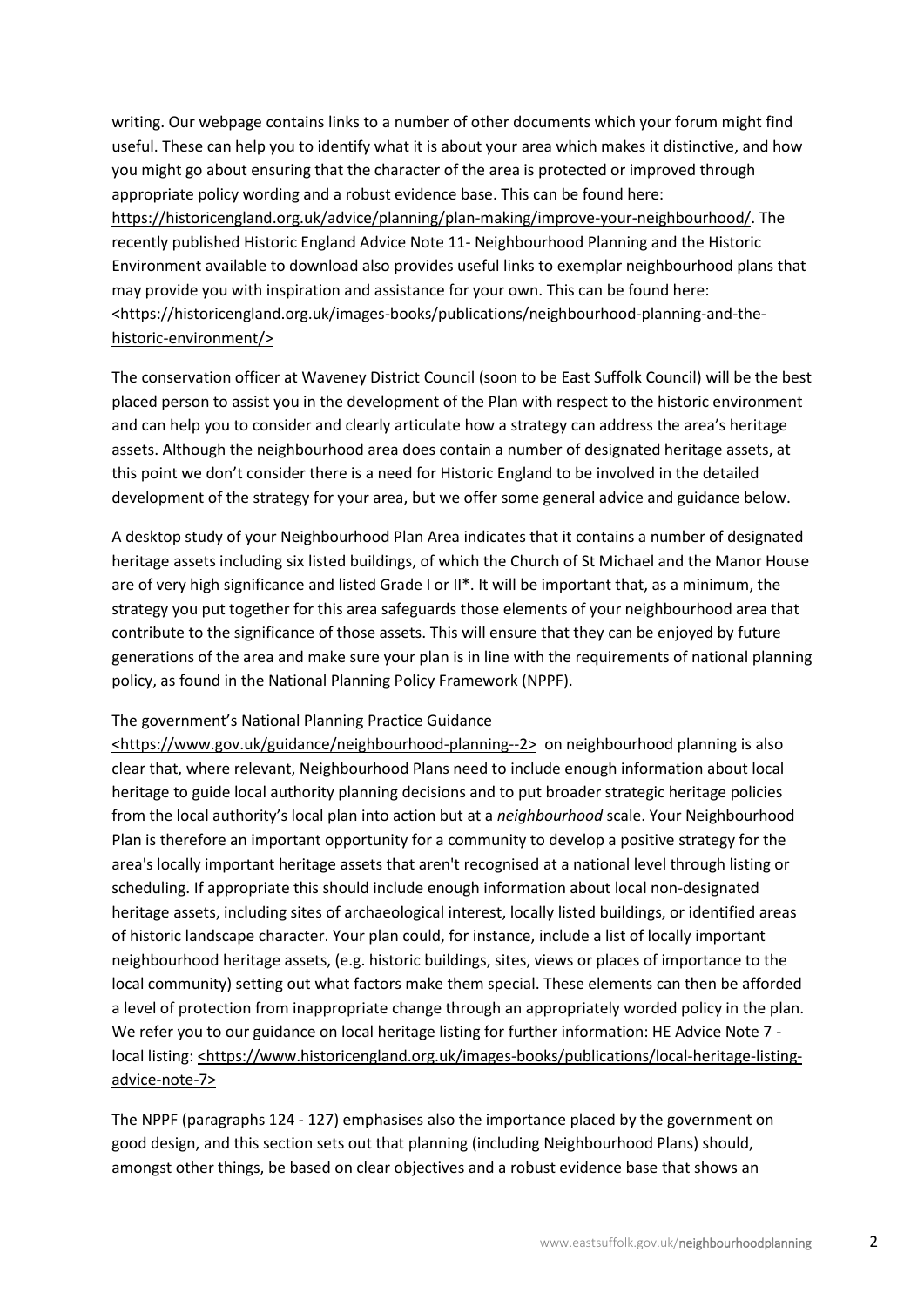understanding and evaluation of an area, in this case the Parish of Oulton. The policies of neighbourhood plans should also ensure that developments in the area, especially if you are considering allocating sites for development, establish a strong sense of place, and respond to local character and history by reflecting the local identity of the place - for instance through the use of appropriate materials, and attractive design.

One way that we would recommend gathering evidence on your local area and what your community consider to be important is to undertake a "Placecheck" exercise. This is simple and effective a way of assessing the qualities of a place, what is worth preserving, what could be improved, and developing a strategy for achieving both. More information on this can be found here: <https://placecheck.info/en/>

The plan could also include consideration of any Grade II listed buildings or locally-designated heritage assets which are at risk or in poor condition, and which could then be the focus of specific policies aimed at facilitating their enhancement. We would refer you to our guidance on writing effective neighbourhood plan policies, which can be found here:

## <https://historicengland.org.uk/advice/planning/plan-making/improve-your-neighbourhood/policywriting/>

If you have not already done so, we would recommend that you speak to the staff at Suffolk County Council who look after the Historic Environment Record and give advice on archaeological matters. They should be able to provide details of not only any designated heritage assets but also non designated locally-important buildings, archaeological remains and landscapes. Some Historic Environment Records may be available to view on-line via the Heritage Gateway (www.heritagegateway.org.uk <http://www.heritagegateway.org.uk>). It may also be useful to involve local voluntary groups such as a local Civic Society, local history groups, building preservation trusts, etc. in the production of your Neighbourhood Plan, particularly in the early evidence gathering stages.

Your local authority might also be able to provide you with more general support in the production of your Neighbourhood Plan, including the provision of appropriate maps, data, and supporting documentation. There are also funding opportunities available from Locality that could allow the community to hire appropriate expertise to assist in such an undertaking. This could involve hiring a consultant to help in the production of the plan itself, or to undertake work that could form the evidence base for the plan. More information on this can be found on the My Community website here: <http://mycommunity.org.uk/funding-options/neighbourhood-planning/>.

The neighbourhood plan is an opportunity for the community to clearly set out which elements of the character and appearance of the neighbourhood area as a whole are considered important, as well as provide specific policies that protect the positive elements, and address any areas that negatively affect that character and appearance. An historic environment section of your plan could include policies to achieve this and these policies could be underpinned by a local character study or historic area assessment. This could be included as an appendix to your plan. Historic England's guidance notes for this process can be found here: HE Advice Note 1 - conservation area designation, appraisal and management <https://historicengland.org.uk/images-

books/publications/conservation-area-designation-appraisal-management-advice-note-1/>, and here: <https://historicengland.org.uk/images-books/publications/understanding-place-historic-area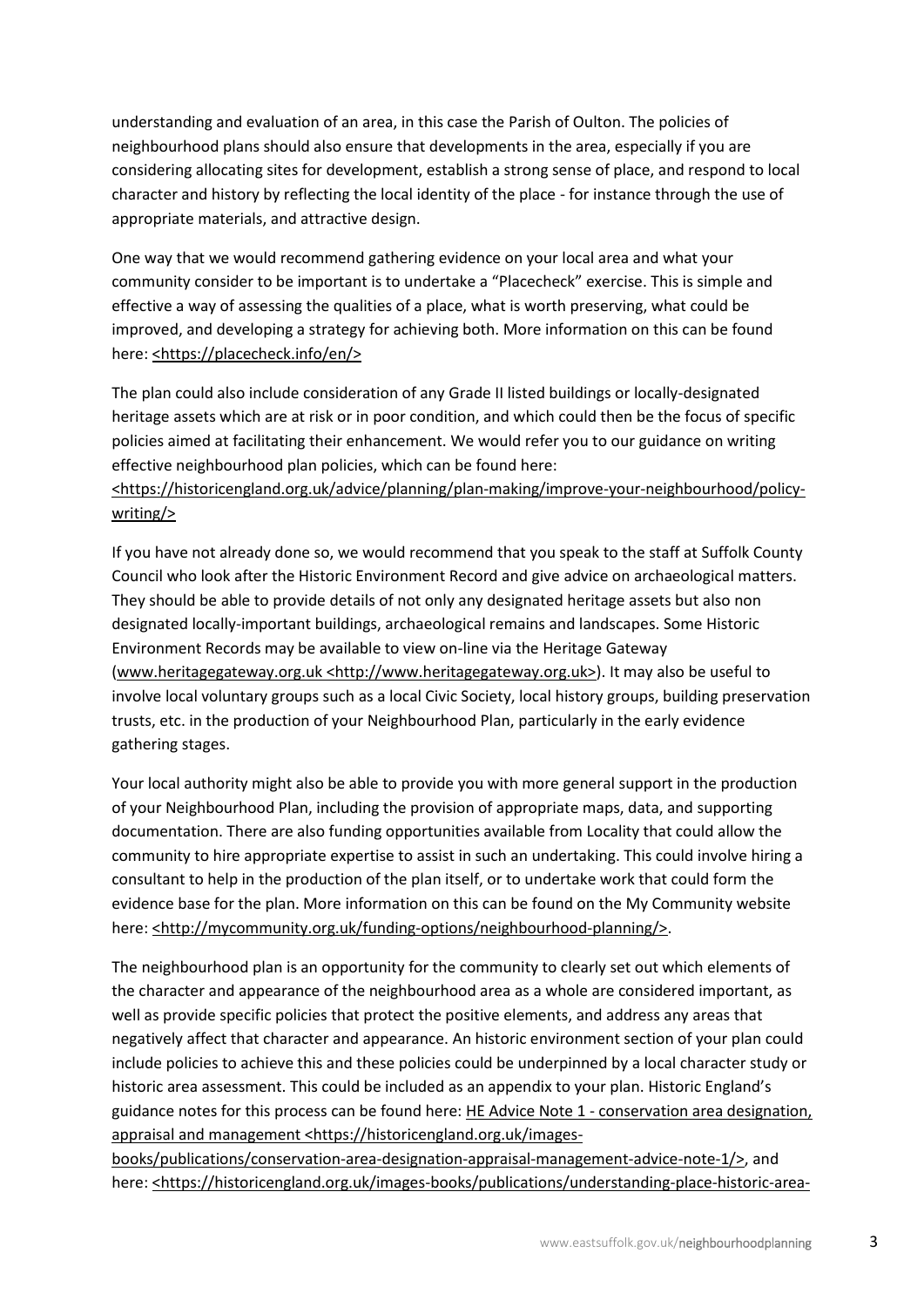assessments/>. The funding opportunities available from Locality discussed above could also assist with having this work undertaken.

Your neighbourhood plan is also an opportunity for the community to designate Local Green Spaces, as encouraged by national planning policy. Green spaces are often integral to the character of place for any given area, and your plan could include policies that identified any deficiencies with existing green spaces or access to them, or aimed at managing development around them. Locality has produced helpful guidance on this, which is available here: <https://mycommunity.org.uk/resources/neighbourhood-planning-local-green-spaces.>

You can also use the neighbourhood plan process to identify any potential Assets of Community Value in the neighbourhood area. Assets of Community Value (ACV) can include things like local public houses, community facilities such as libraries and museums, or again green open spaces. Often these can be important elements of the local historic environment, and whether or not they are protected in other ways, designating them as an ACV can offer an additional level of control to the community with regard to how they are conserved. There is useful information on this process on Locality's website here: <http://mycommunity.org.uk/take-action/land-and-buildingassets/assets-of-community-value-right-to-bid/> .

Communities that have a neighbourhood plan in force are entitled to claim 25% of Community Infrastructure Levy (CIL) funds raised from development in their area. The Localism Act 2011 allows this CIL money to be used for the maintenance and on-going costs associated with a range of heritage assets including, for example, transport infrastructure such as historic bridges, green and social infrastructure such as historic parks and gardens, civic spaces, and public places. As a Qualifying Body, your neighbourhood forum can either have access to this money or influence how it is spent through the neighbourhood plan process, setting out a schedule of appropriate works for the money to be spent on. Historic England strongly recommends that the community therefore identifies the ways in which CIL can be used to facilitate the conservation of the historic environment, heritage assets and their setting, and sets this out in the neighbourhood plan. More information and guidance on this is available from Locality, here:

## <https://mycommunity.org.uk/resources/community-infrastructure-levy-neighbourhood-planningtoolkit/>

In addition to the Historic England guidance linked to above, the following general guidance also published by Historic England may also be useful to the plan forum in preparing the neighbourhood plan, or considering how best to develop a strategy for the conservation and management of heritage assets in the area. It may also be useful to provide links to some of these documents in the plan:

HE Advice Note 2 - making changes to heritage assets: <https://historicengland.org.uk/imagesbooks/publications/making-changes-heritage-assets-advice-note-2/>

HE Good Practice Advice in Planning 3 - the setting of heritage assets: <https://historicengland.org.uk/images-books/publications/gpa3-setting-of-heritage-assets/>

If you are considering including Site Allocations for housing or other land use purposes in your neighbourhood plan, you may need to undertake a Strategic Environmental Assessment. We would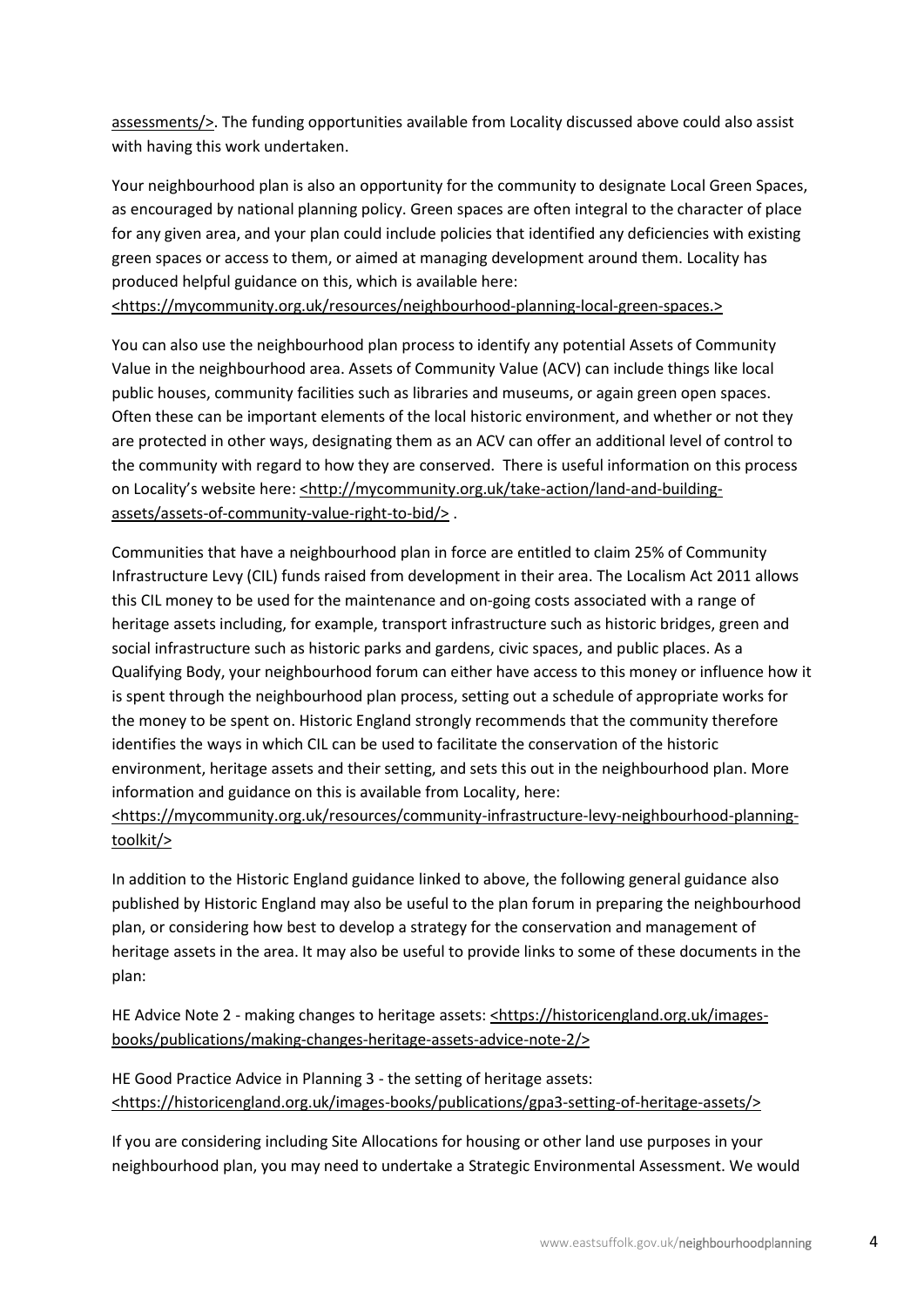recommend you review the following two guidance documents, which may be of use:

HE Advice Note 3 - site allocations in local plans: <https://historicengland.org.uk/imagesbooks/publications/historic-environment-and-site-allocations-in-local-plans>

HE Advice Note 8 - Sustainability Appraisal and Strategic Environmental Assessment : <https://historicengland.org.uk/images-books/publications/sustainability-appraisal-and-strategicenvironmental-assessment-advice-note-8/>

We recommend the inclusion of a glossary containing relevant historic environment terminology contained in the NPPF, in addition to details about the additional legislative and policy protections that heritage assets and the historic environment in general enjoys.

Finally, we should like to stress that this advice is based on the information provided by Waveney District Council in correspondence of 12 October 2018. To avoid any doubt, this does not reflect our obligation to provide further advice on or, potentially, object to specific proposals which may subsequently arise as a result of the proposed neighbourhood plan, where we consider these would have an adverse effect on the historic environment.

If you have any queries about this matter or would like to discuss anything further, please do not hesitate to contact me.

# <span id="page-4-0"></span>Lowestoft Town Council

Do you think the submitted area is suitable for a Neighbourhood Development Plan?

Yes

Do you have any further comments that you would like to make?

Lowestoft Town Council would like to thank Oulton Parish Council for their co-operation with the resubmission of their Neighbourhood Area. The Town Council wishes them success with their Neighbourhood Plan.

# <span id="page-4-1"></span>Natural England

Thank you for your email dated 12 October 2018 notifying Natural England of the above Neighbourhood Planning Area.

Natural England does not wish to make comment on the suitability of the proposed plan area or the proposed neighbourhood planning body.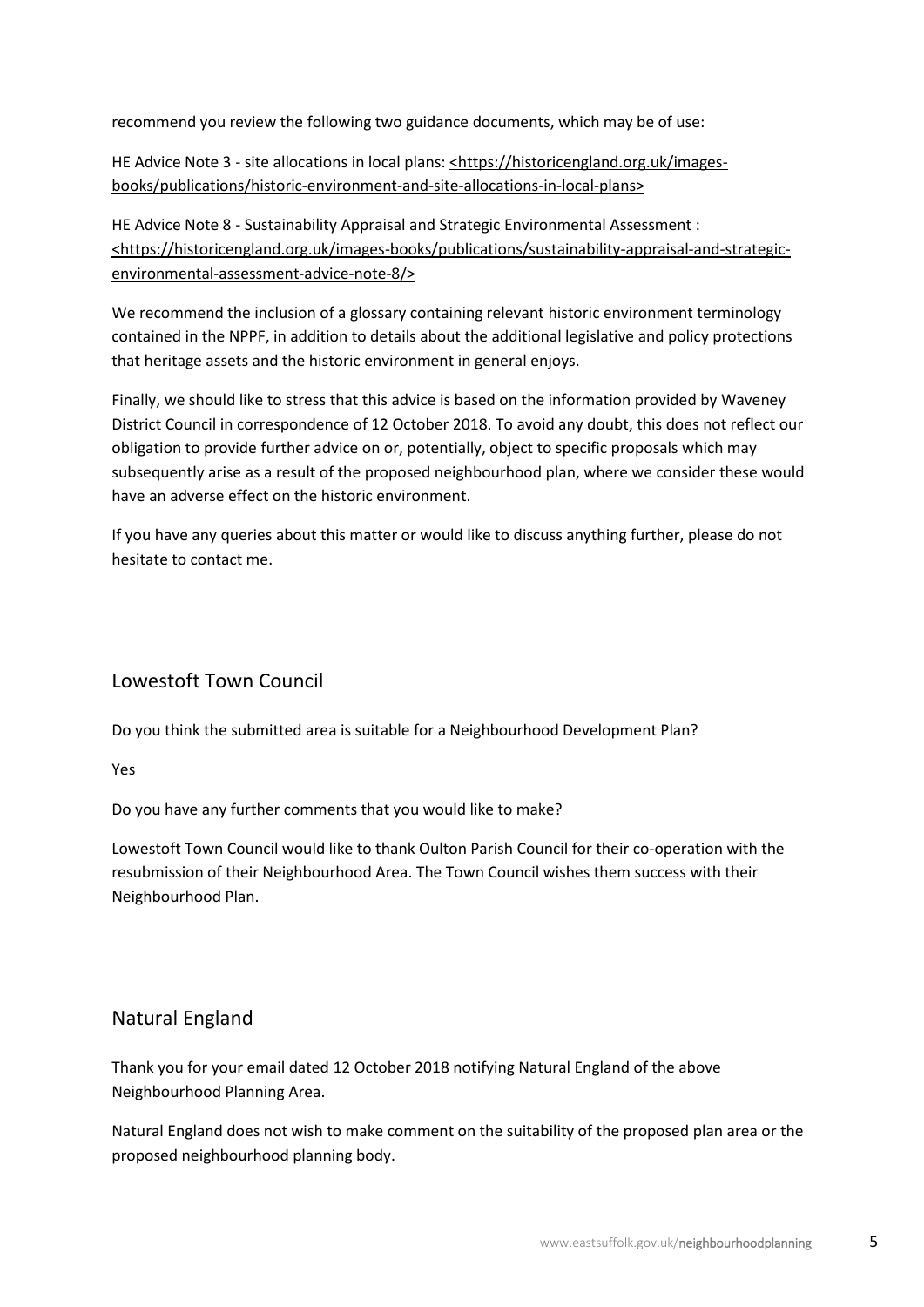However we would like to take this opportunity to provide you with information sources the neighbourhood planning body may wish to use in developing the plan, and to highlight some of the potential environmental risks and opportunities that neighbourhood plans may present. We have set this out in the annex to this letter.

## Natural England's role

Natural England is a non-departmental public body. Our statutory purpose is to ensure that the natural environment is conserved, enhanced, and managed for the benefit of present and future generations, thereby contributing to sustainable development. The local planning authority will be aware and should advise the neighbourhood planning body when Natural England should be consulted further on the neighbourhood plan.

## Planning policy for the natural environment

Neighbourhood plans and orders present significant opportunities, but also potential risks, for the natural environment. Proposals should be in line with the National Planning Policy Framework. The key principles are set out in paragraph 109:

The planning system should contribute to and enhance the natural and local environment by:

- protecting and enhancing valued landscapes, geological conservation interests and soils;
- recognising the wider benefits of ecosystem services;
- minimising impacts on biodiversity and providing net gains in biodiversity where possible, contributing to the Government's commitment to halt the overall decline in biodiversity,
- including by establishing coherent ecological networks that are more resilient to current and future pressures;

The neighbourhood planning body should also consider the natural environment policies in the area's Local Plan. The neighbourhood plan or order should be consistent with these, and the neighbourhood planning body may decide that the emerging Neighbourhood Plan should provide more detail as to how some of these policies apply or are interpreted locally.

The attached annex sets out sources of environmental information and some natural environment issues you may wish to consider as the neighbourhood plan or order is developed.

-------------------------------------------------

## **Annex 1 - Neighbourhood planning and the natural environment: information, issues and opportunities**

Natural environment information sources

The Magic (http://magic.defra.gov.uk/) website will provide you with much of the nationally held natural environment data for your plan area. The most relevant layers for you to consider are: Agricultural Land Classification, Ancient Woodland, Areas of Outstanding Natural Beauty, Local Nature Reserves, National Parks (England), National Trails, Priority Habitat Inventory, public rights of way (on the Ordnance Survey base map) and Sites of Special Scientific Interest (including their impact risk zones). Local environmental record centres may hold a range of additional information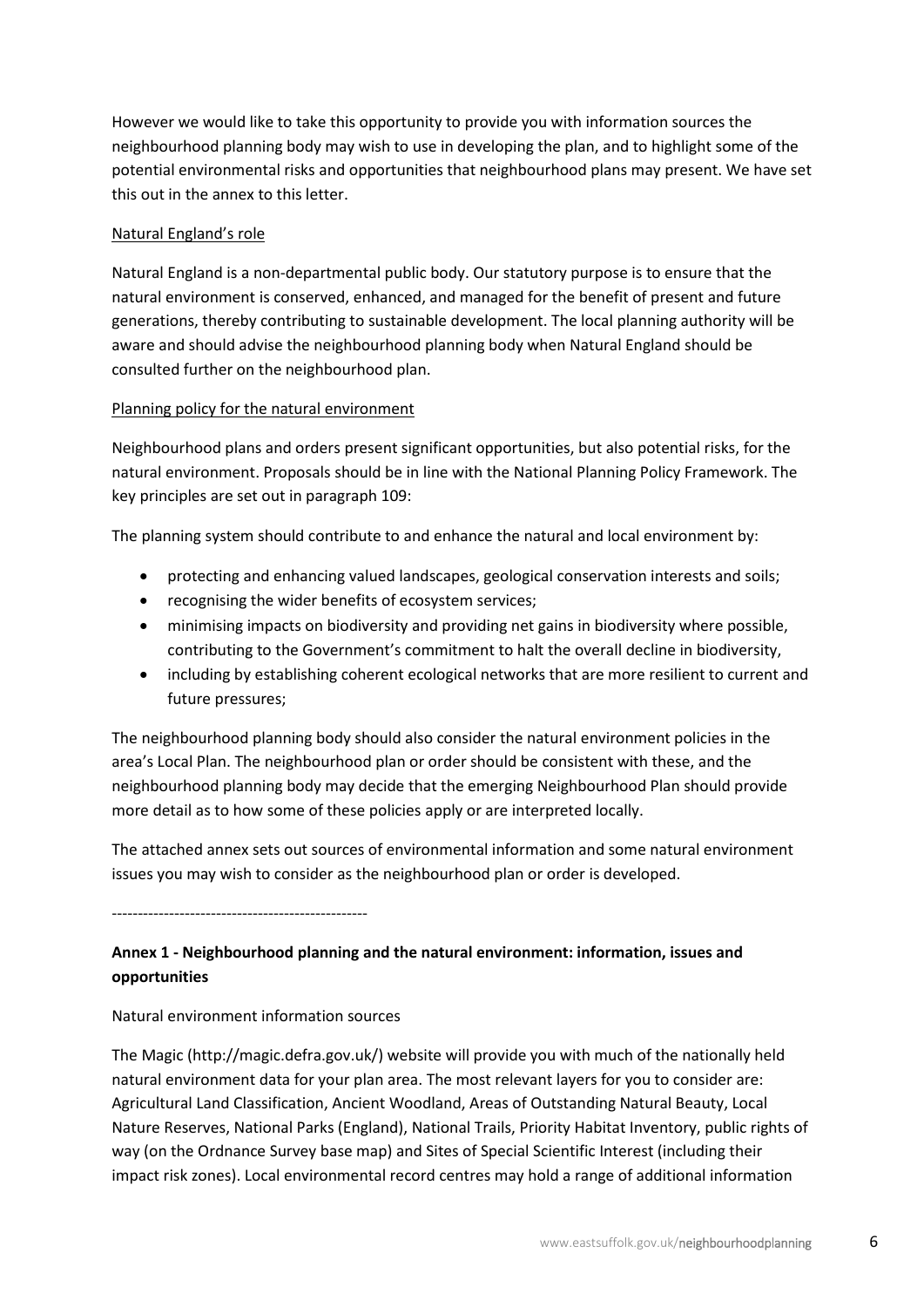on the natural environment. A list of local record centres is available here (http://www.nbnnfbr.org.uk/nfbr.php).

Priority habitats are those habitats of particular importance for nature conservation, and the list of them can be found here (http://webarchive.nationalarchives.gov.uk/20140711133551/ http:/www.naturalengland.org.uk/ourwork/conservation/biodiversity/protectandmanage/habsands peciesimportance.aspx.

Most of these will be mapped either as Sites of Special Scientific Interest, on the Magic website or as Local Wildlife Sites. Your local planning authority should be able to supply you with the locations of Local Wildlife Sites.

National Character Areas (NCAs) divide England into 159 distinct natural areas. Each character area is defined by a unique combination of landscape, biodiversity, geodiversity and cultural and economic activity. NCA profiles contain descriptions of the area and statements of environmental opportunity, which may be useful to inform proposals in your plan. NCA information can be found here (https://www.gov.uk/government/publications/national-character-area-profiles-data-for-localdecision-making).

There may also be a local landscape character assessment covering your area. This is a tool to help understand the character and local distinctiveness of the landscape and identify the features that give it a sense of place. It can help to inform, plan and manage change in the area. Your local planning authority should be able to help you access these if you can't find them online.

If your neighbourhood planning area is within or adjacent to a National Park or Area of Outstanding Natural Beauty (AONB), the relevant National Park/AONB Management Plan for the area will set out useful information about the protected landscape. You can access the plans on from the relevant National Park Authority or Area of Outstanding Natural Beauty website.

General mapped information on soil types and Agricultural Land Classification is available (under 'landscape')

on the Magic (http://magic.defra.gov.uk/) website and also from the LandIS website (http://www.landis.org.uk/index.cfm), which contains more information about obtaining soil data.

Natural environment issues to consider

The National Planning Policy Framework (https://www.gov.uk/government/publications/nationalplanning-policy-framework--2) sets out national planning policy on protecting and enhancing the

natural environment. Planning Practice Guidance

http://planningguidance.planningportal.gov.uk/blog/guidance/natural-environment/ sets out supporting guidance. Your local planning authority should be able to provide you with further advice on the potential impacts of your plan or order on the natural environment and the need for any environmental assessments.

#### Landscape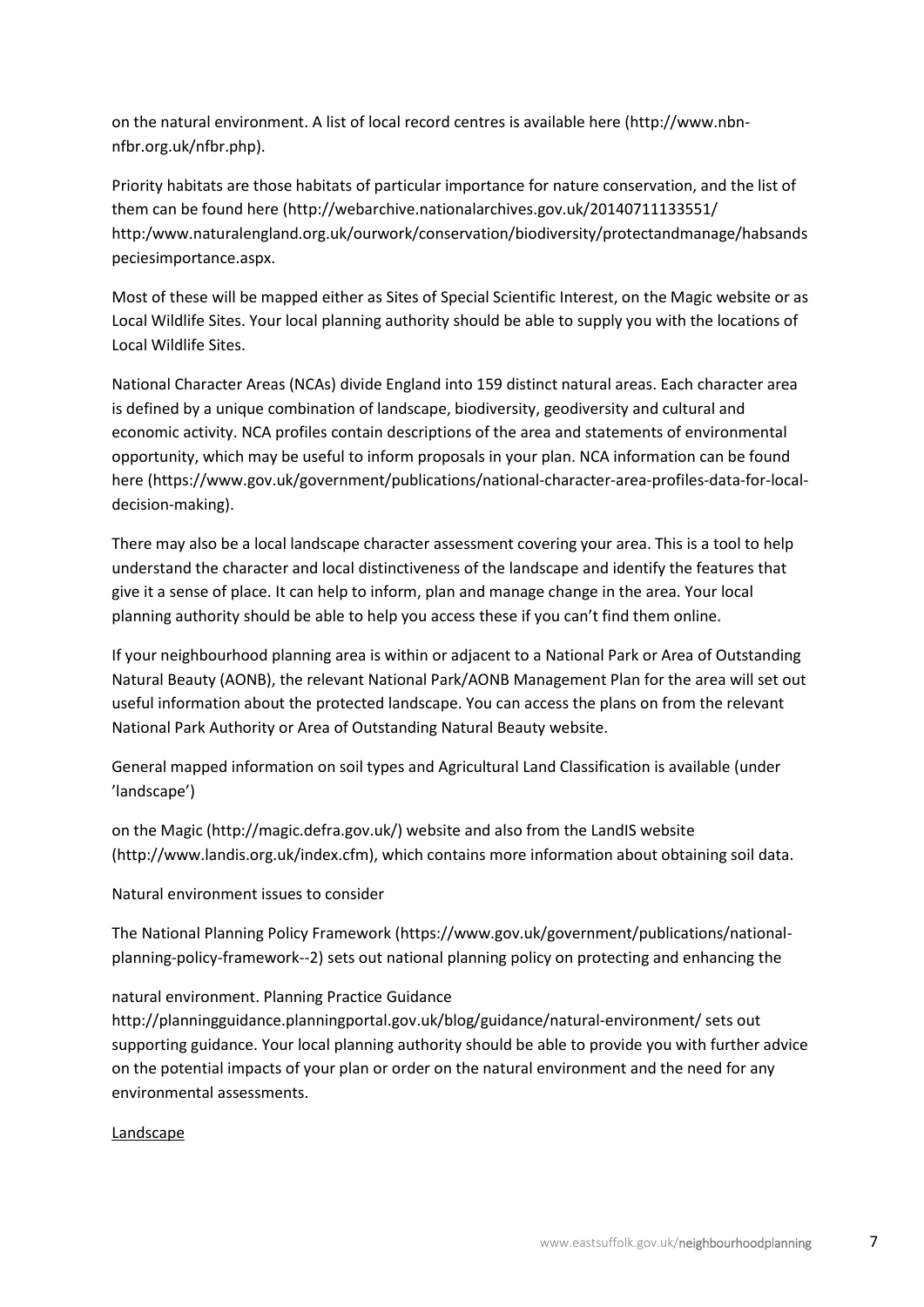Your plans or orders may present opportunities to protect and enhance locally valued landscapes. You may want to consider identifying distinctive local landscape features or characteristics such as ponds, woodland or dry stone walls and think about how any new development proposals can respect and enhance local landscape character and distinctiveness.

If you are proposing development within or close to a protected landscape (National Park or Area of Outstanding Natural Beauty) or other sensitive location, we recommend that you carry out a landscape assessment of the proposal. Landscape assessments can help you to choose the most appropriate sites for development and help to avoid or minimise impacts of development on the landscape through careful siting, design and landscaping.

#### Wildlife habitats

Some proposals can have adverse impacts on designated wildlife sites or other priority habitats (listed here http://webarchive.nationalarchives.gov.uk/20140711133551/ http://www.naturalengland.org.uk/ourwork/conservation/biodiversity/protectandmanage/habsand speciesimportance.aspx), such as Sites of Special Scientific Interest or Ancient woodland (https://www.gov.uk/guidance/ancient-woodland-and-veteran-trees-protection-surveys-licences). If there are likely to be any adverse impacts you'll need to think about how such impacts can be avoided, mitigated or, as a last resort, compensated for.

#### Priority and protected species

You'll also want to consider whether any proposals might affect priority species (listed here http://webarchive.nationalarchives.gov.uk/20140711133551/

http://www.naturalengland.org.uk/ourwork/conservation/biodiversity/protectandmanage/habsand speciesimportance.aspx) or protected species. To help you do this, Natural England has produced advice here https://www.gov.uk/protected-species-and-sites-how-to-review-planning-proposals to help understand the impact of particular developments on protected species.

## Best and Most Versatile Agricultural Land

Soil is a finite resource that fulfils many important functions and services for society. It is a growing medium for food, timber and other crops, a store for carbon and water, a reservoir of biodiversity and a buffer against pollution. If you are proposing development, you should seek to use areas of poorer quality agricultural land in preference to that of a higher quality in line with National Planning Policy Framework para 112. For more information, see our publication Agricultural Land Classification: protecting the best and most versatile agricultural land (http://publications.naturalengland.org.uk/publication/35012).

## Improving your natural environment

Your plan or order can offer exciting opportunities to enhance your local environment. If you are setting out policies on new development or proposing sites for development, you may wish to consider identifying what environmental features you want to be retained or enhanced or new features you would like to see created as part of any new development. Examples might include:

• Think about how lighting can be best managed to encourage wildlife.